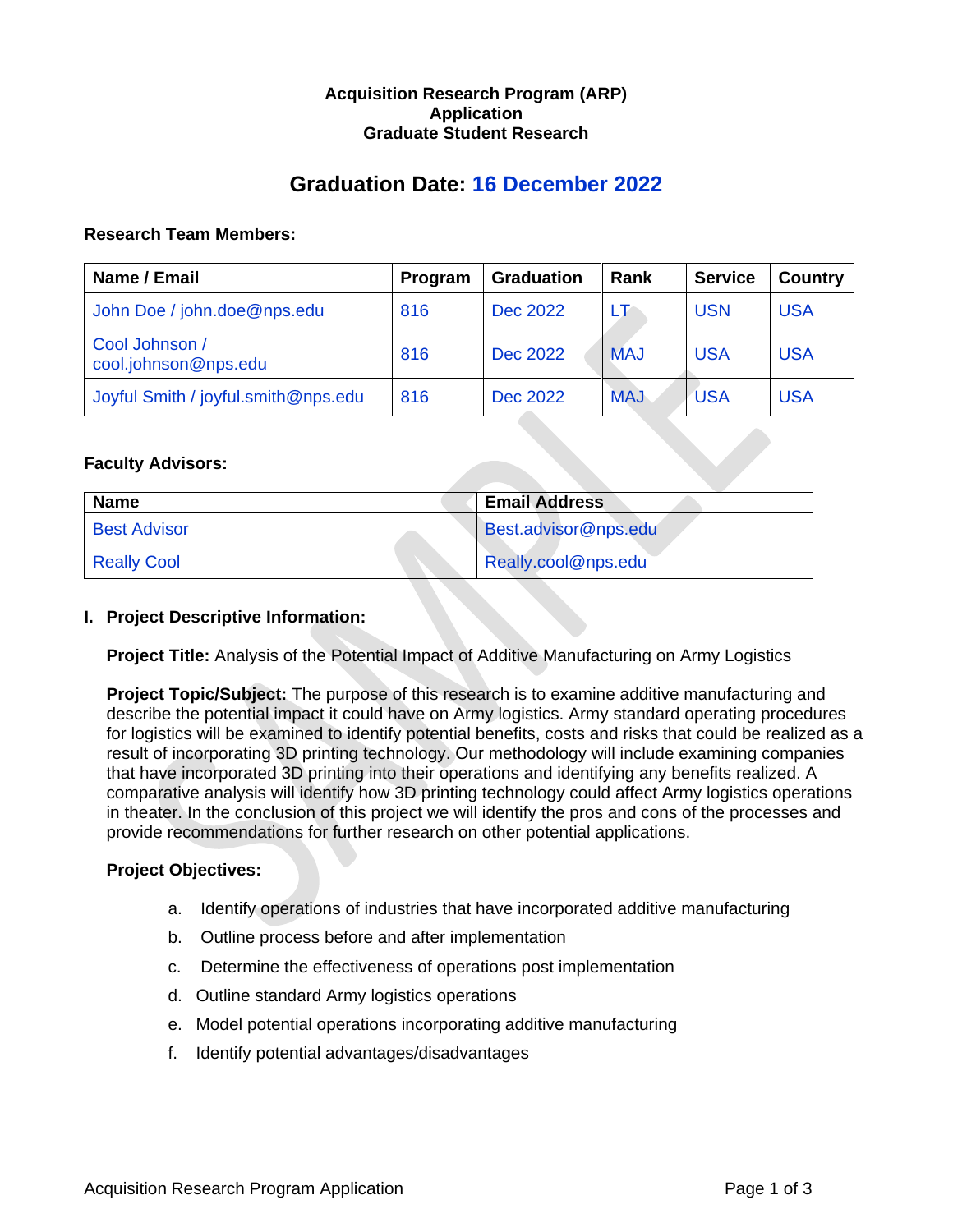**Background:** Additive manufacturing technology has been steadily evolving for nearly three decades. As the technology improves, and price goes down, more industries are incorporating it into their operations. In a deployed environment, the U.S. Army relies heavily on supply chain management to conduct operations. However, with rapid acquisition of equipment in recent years, users often identify problems associated with equipment post- deployment. In the event of failure of parts that are not a part of the authorized stockage list (ASL), deployed units will have to order parts and have them shipped from the United States. Additive manufacturing could provide the Army with the ability to produce or modify parts in the deployed environment.

# **II. Activities Expected for Project Completion**

**Problem Identification:** For more than ten years the U.S. Army has been conducting operations in Iraq and Afghanistan. Continuous operations have taken a toll on already aging · equipment. Coupled with the fielding of equipment through rapid acquisition, there is an increasing requirement for parts. The requirement of parts from resupply points or shipped from the U.S. increases downtime and reduces readiness.

**Appropriate Data:** We will need to clearly describe processes utilized by different industries before and after incorporating additive manufacturing. Next, we will need to describe Army supply chain management in theater. Finally, we will apply lessons learned in industry to the Army's model and describe potential benefits additive manufacturing may provide.

## **Appropriate Analysis:**

- a. Evaluate the processes before and after additive manufacturing in industry
- b. Assess advantages and disadvantages
- c. Apply to Army logistics operations
- d. Determine/assess the potential benefits additive manufacturing may provide

# **Accomplishments:**

- a. Summarize the state of knowledge of additive manufacturing.
- b. Clearly identify the major considerations for/against incorporating additive manufacturing in the future.
- c. Provide recommendation for procedural changes if implemented.
- d. Provide recommendation for organizational changes to facilitate incorporation.

# **III. Roles of Participants:**

- o **Students:** Conduct research, stay on schedule and write a quality thesis.
- o **Faculty Advisors:** Faculty advisors will provide applicable insight and guidance throughout the project, including:
	- 1. Review draft documents
	- 2. Recommend research sources and methodologies
	- 3. Evaluate final project
- o **ARP:** Improves the quality of the research established content, timeline and milestone, editing and transcription services and processes.